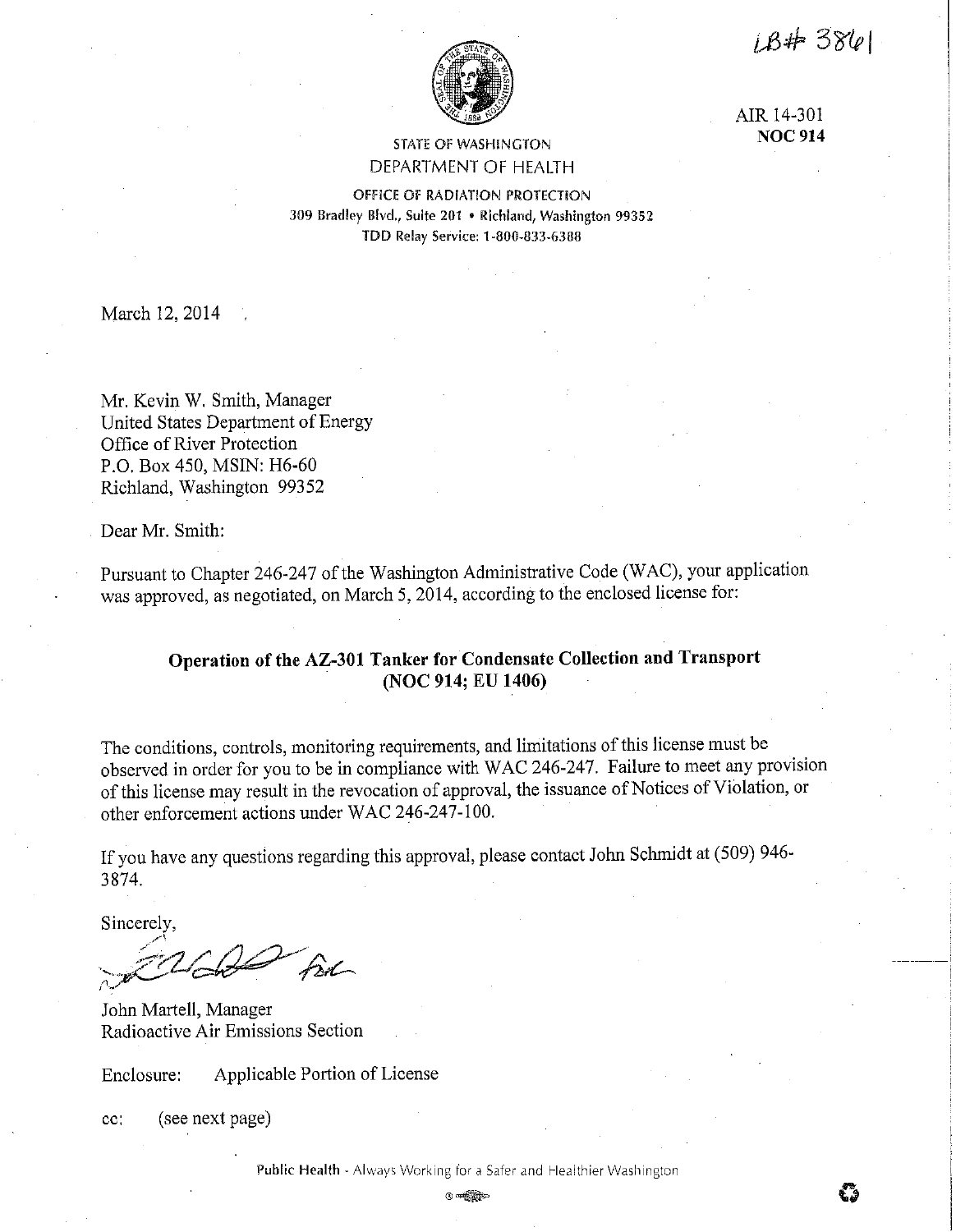Mr. Kevin W. Smith March 12, 2014 Page 2 of 2

cc: Ruth Allen, WRPS Robert Anderson, MSA Matthew Barnett, PNNL Tom Beam, MSA Lee Bostic, BNI Dennis Bowser, USDOE-ORP Cliff Clark, USDOE-RL Jack Donnelly, WRPS Rick Engelmann, CHPRC Dennis Faulk, EPA Phil Gent, Ecology Michael Greene, WRPS Robert Haggard, BNI Dale Jackson, USDOE-RL Jessica Joyner, WRPS Paul Karschnia, CHPRC Crystal Mathey, WDOH Valarie Peery, Ecology Crystal Rau, Ecology John Schmidt, WDOH Maria Skorska, Ecology JeffVoogd, WRPS Joan Woolard, WRPS Davis Zhen, EPA Environmental Portal RAES Tracking: Line 168; NOC 914; EU 1406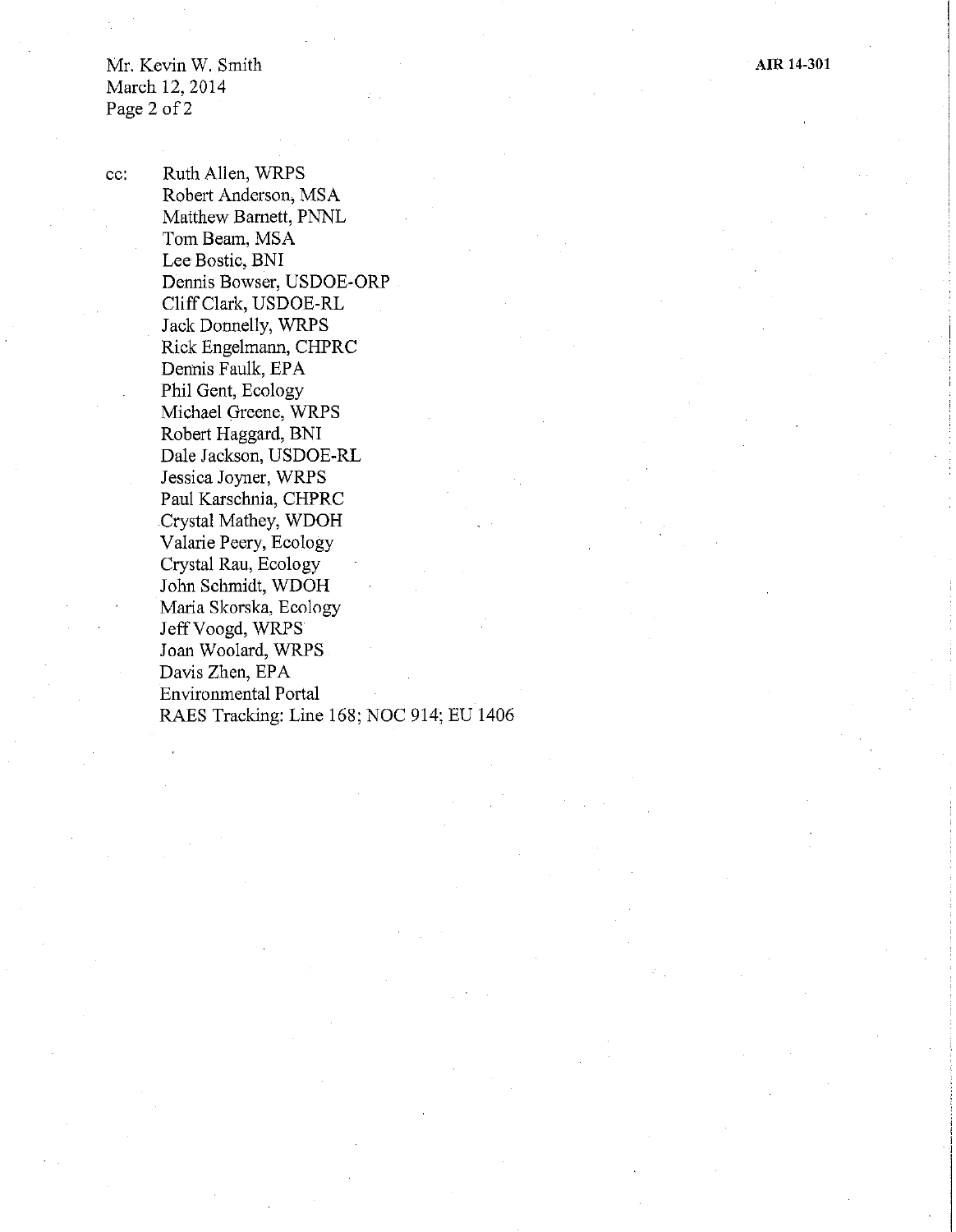### Emission Unit ID: 1406

# **200 W-AZ--301 Tanker-001**

## **A-AZ301 Tanker-001**

This is a MINOR, PASSIVELY ventilated emission unit.

Tank Fanns

## **Abatement Technology** BARCT WAC 246-247-040(3), 040(4)

state only enforceable: WAC 246-247-010(4), 040(5), 060(5)

| Zone or Area | <b>Abatement Technology</b> | <b>Required # of Units</b> | <b>Additional Description</b>   |
|--------------|-----------------------------|----------------------------|---------------------------------|
|              | Radial HEPA Filter          |                            | Tanker trailer breather, Radial |
|              |                             |                            | HEPA filter                     |

# **Monitoring Requirements**

state enforceable: WAC 246-247-040(5), 060(5), and federally enforceable: 40 CFR 61 subpart H

| <b>Federal and State</b>                          | Monitoring and Testing              | <b>Radionuclides Requiring</b>       | Sampling              |
|---------------------------------------------------|-------------------------------------|--------------------------------------|-----------------------|
| Regulatory                                        | Requirements                        | <b>Measurement</b>                   | Frequency             |
| 40 CFR 61.93[b][4][i]<br>& WAC 246-247-<br>075[3] | 40 CFR 61, Appendix B<br>Method 114 | Total Alpha and Total<br>Beta/Gamma. | Annually at a minimum |

**Sampling Requirements** Smear survey on the outside of the outlet of the vent.

#### Additional Requirements

Additional monitoring or sampling requirements established by this License will be listed in the Conditions and Limitations section, if applicable.

### **Operational Status**

**This Emission Unit has 1 active Notice(s) of Construction.** 

| <b>Project Title</b>                                                   | Approval # | Date Approved NOC_ID |     |
|------------------------------------------------------------------------|------------|----------------------|-----|
| Operation of the AZ-301 Tanker for Condensate Collection and Transport | AIR 14-301 | 3/5/2014             | 914 |

# **Conditions (state only enforceable: WAC 246-247-040(5), 060(5) if not specified)**

- 1) The total abated emission limit for this Notice of Construction is limited to I .07E-05 mrem/year to the Maximally Exposed Individual (WAC 246-247-040(5)). The total limit on the Potential-To-Emit for this Notice of Construction is limited to 2.14E-02 mrem/year to the Maximally Exposed Individual (WAC 246-247-030(21)).
- 2) This approval applies only to those activities described below. No additional activities or variations on the approved activities that constitute a "modification" to the emission unit, as defined in WAC 246-247-030(16), may be conducted.

The AZ-301 Tanker project consists of operation of a pumping system to transport condensate from catch tank AZ-301 into the tanker. A tanker would be deployed outside of the 241-AY/AZ Tank Farm. The condensate is transported to another permitted facility, such as Liquid Effluent Retention Facility, or Effluent Treatment Facility.

241-AY and 241-AZ Tank farms are ventilated by the 296-A-42 primary exhauster. Condensate from various points in the primary exhauster are collected and routed to the AZ-301 catch tank. The AZ-301 catch tank has a nominal 1,200 gallon capacity and condensate is currently routed to AZ-102 or AY-101. Alternate options are needed as AY and AZ tanks are nearing capacity.

Emission from the AZ-301 Tanker project, in conjunction with other operations on the Hanford site, will not exceed the National Emission Standard of 10 millirem (mrem) per year (40 CFR 61, Subpart H).

The pumping operation shall follow As Low As Reasonably Achievable (ALARA) practices. The hose from AZ-301 to the tanker shall be hose in hose design so that any leak in the primary hose is contained. The hose is also elevated with a slant back toward the tank. The tanker has a catch basin.

The AZ-301 Tanker Project is designed to minimize potential emissions. A radial HEPA filter is used to vent the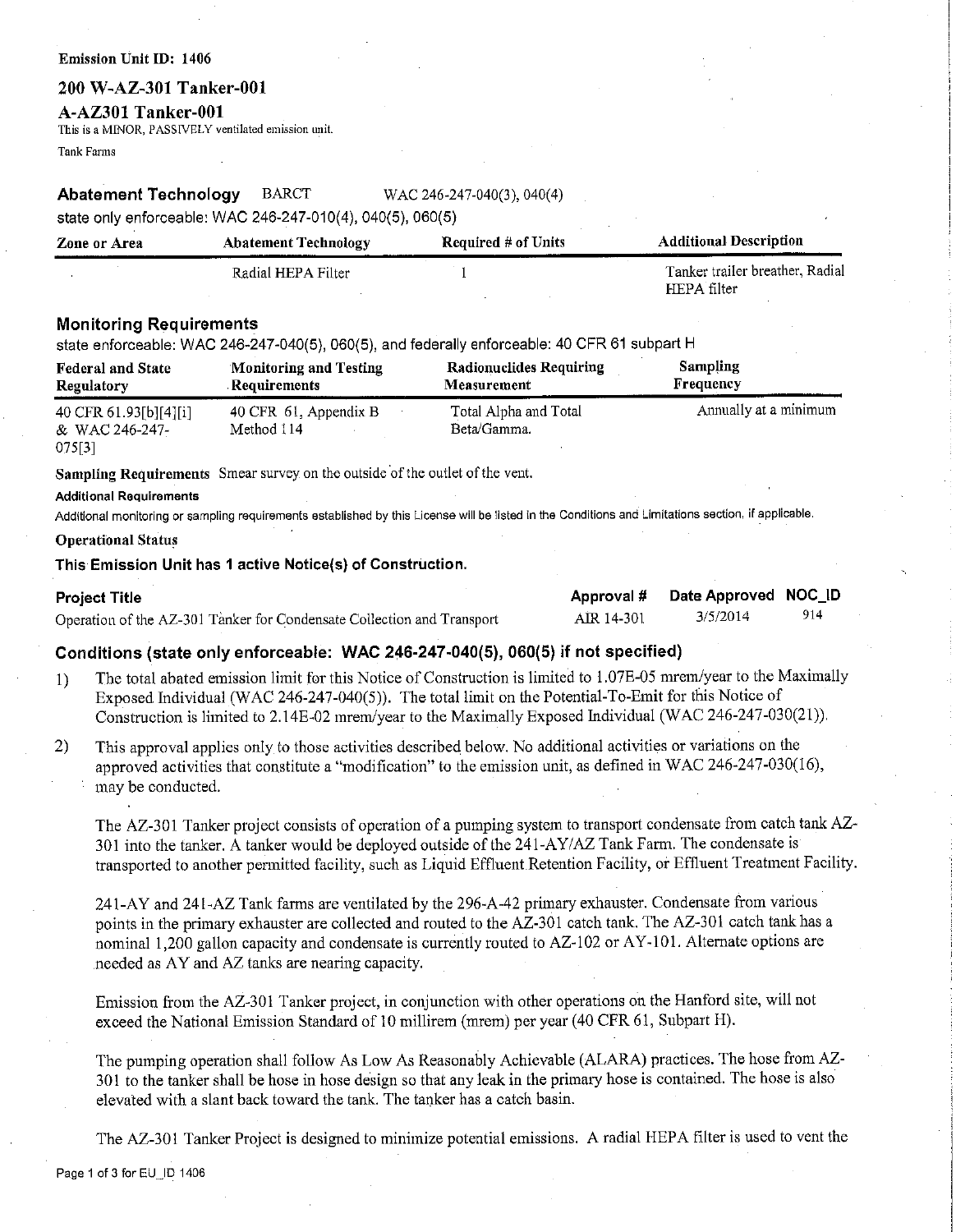tanker while it is being filled. To prevent the potential for inadvertent release during the connection and disconnection of the hoses "dry-break" type connections are used. The top of the tanker where the condensate is pumped into the truck has a catch basin so that any condensate does not reach the ground. ALARA practices are employed during pumping operations and the loading and unloading of the tanker.

The truck loading area might have a tent like enclosure for weather protection and to retain heat in the winter.

# 3) **The Annual Possession Qnantity is limited to the following radionnclides (Curies/year):**

| Alpha - 0                                           | 9.57E-01 | Beta - 0                                            | 9.36E+01 |
|-----------------------------------------------------|----------|-----------------------------------------------------|----------|
| All Alpha radioactivity was attributed to<br>Pu-239 |          | All Beta radioactivity was attributed to<br>$Sr-90$ |          |

## 4) ABATEMENT CONTROL-Tanlcer Loading Activities

All work shall be perfonned in accordance with approved radiological control methods and ALARA program requirements. These requirements shall be carried out through work packages, operating procedures, radiological work permits, or other work instructions. The general chemical and physical processes associated with tanker loading activities shall consist of the following.

Appropriate hookups shall be made between the source and the tanker (e.g., pumps, hoses, etc.). Connections will be periodically surveyed to verify that no leaks are occurring.

Spill prevention measures shall be in place to mitigate release of condensate to the atmosphere and/or to the ground during hookup, transfer, and disconnect operations. These measures include provisions to catch and retain any inadvertent release of liquid (e.g. the catch basin and the connection to the tanker) and the use of dry-break type connections to connect the transfer line to the truck. The tanker shall be equipped with a High Efficiency Particulate Filter (HEPA) to allow for venting while the tanker is being filled. (WAC 246-247-040(5))

### 5) ABATEMENT CONTROL-Prior to Transport

After filling the tanker, fittings shall be disconnected and closed and shall remain closed until commencement of unloading operations at LERF and or ETF. In the case that the condensate is taken to a different receiving facility, WDOH requires notification as to which facility shall receive the condensate.

All liquid/gas release points where the tanker contents could escape to the atmosphere shall be closed prior to transport.

The valve under the HEPA filter shall be closed during transport to ensure that the liquid does not wet the HEPA filter during transport.

Appropriate decontamination measures shall be perfonned to reduce residual external smearable radioactive contamination to transport release criteria before releasing the tanker for overland transport.

Removable contamination levels on the truck must be less than or equal to 1,000 dpm/100 cm $\gamma$ 2 beta/gamma and less than or equal to 20 dpm/100 cm $\textdegree$ 2 alpha prior to transport.

Inspections of the tanker vents and valves shall be performed and documented prior to transport.

Waste liquid shall be characterized (at a minimum of annually), and acceptability at LERF and or ETF (or receiving facility specified in the notification to WDOH) shall be documented.(WAC 246-247-040(5)).

# 6) EFFLUENT MONITORING-WDOH documentation:

a) A single WDOH approved record shall be maintained, of the tanker shipments and an estimate of annual emissions shall be reported. Records of the operator rounds ( which shall serve as the WDOH approved record) can be used for this documentation. (WAC 246-247-040(5))

b) Information from shipment records shall be used to estimate annual emissions. These records shall be retained at the facility and shall be available for audits.The estimated emissions shall be detennined using one of the following methods:

Method 1: From the characterization of the liquid being loaded, gross alpha and gross beta/gamma activities shall be detennined. The emission shall be determined using the volume of liquid transferred, an assumed release fraction of 0.001, the most recent location-specific dose conversion factors of 1.88E-01mrem/Ci beta/gamma and 4.00E+00mrem/Ci alpha, assuming gross alpha is Pu-239 and gross beta/gamma is Sr-90

Method 2: From the characterization of the liquid being loaded, a complete isotopic distribution of radionuclides shall be determined. The emission shall be detennined using the volume of liquid transferred, an assumed release fraction of 0.001, the most recent location-specific dose conversion factors of 1.88E-01mrem/Ci beta/gamma and